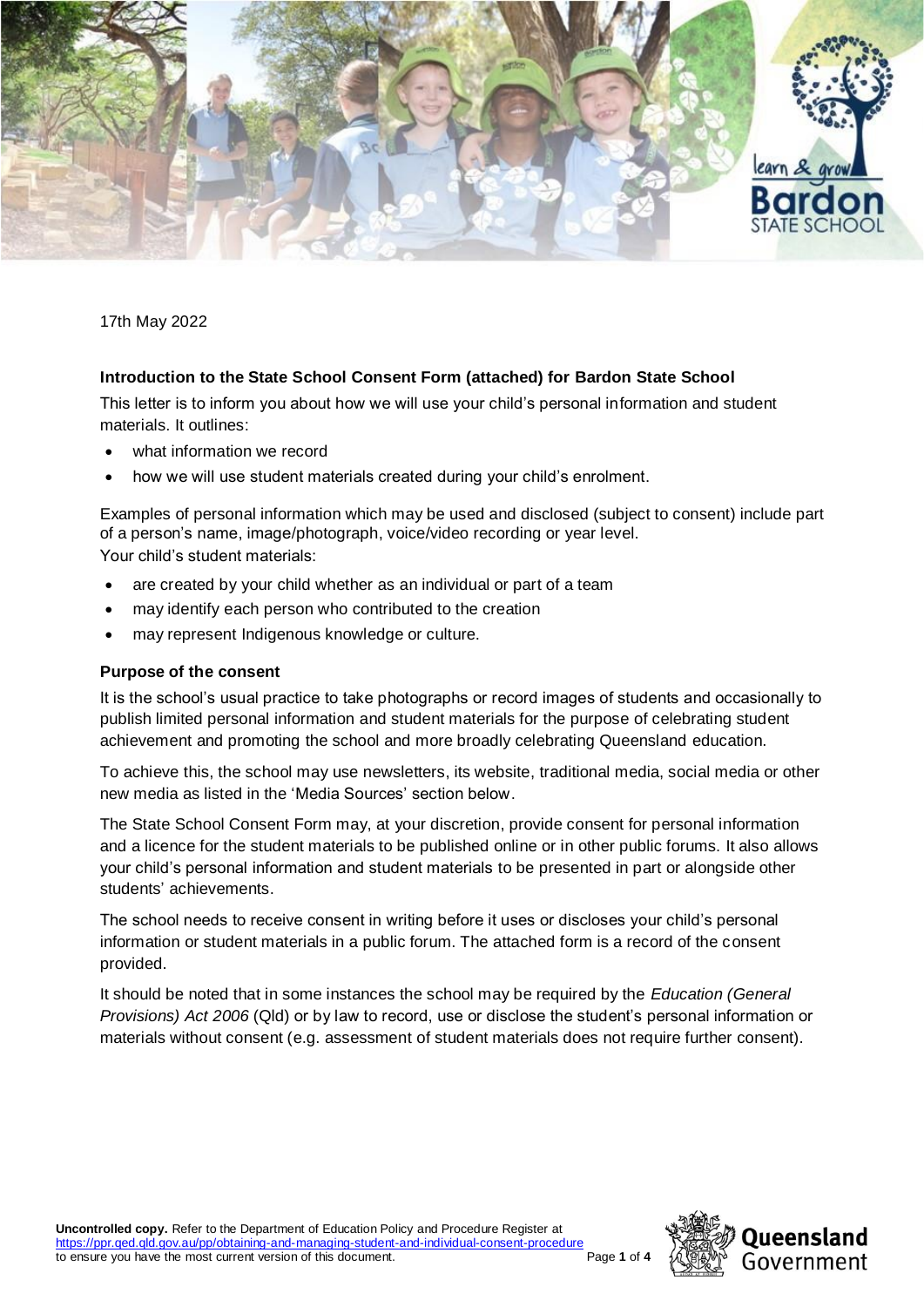# **Voluntary**

There will not be any negative repercussions for not completing the State School Consent Form or for giving limited consent. All students will continue to receive their education regardless of whether consent is given or not.

## **Consent may be limited or withdrawn**

Consent may be limited or withdrawn at any time by you.

If you wish to limit or withdraw consent please notify the school in writing (by email or letter). The school will confirm the receipt of your request via email if you provide an email address.

If in doubt, the school may treat a notice to limit consent as a comprehensive withdrawal of consent until the limit is clarified to the school's satisfaction.

Due to the nature of the internet and social media (which distributes and copies information), it may not be possible for all copies of information (including images of student materials) once published by consent, to be deleted or restricted from use.

The school may take down content that is under its direct control, however, published information and materials cannot be deleted and the school is under no obligation to communicate changes to consent with other entities/ third parties.

#### **Media sources used**

Following is a list of online and social media websites and traditional media sources where the school may publish your child's personal information or student materials subject to your consent.

- School website: https://bardonss.eq.edu.au
- Facebook: Bardon State School
- YouTube: Not Applicable
- Instagram: Not Applicable:
- Twitter: Not Applicable
- LinkedIn: Not Applicable
- Other: Qld Education Department internal material eg Strategic Plan Vimeo: Link provided to school families only, for video presentations Classroom Photos: Shared to class group emails
- Local newspaper
- School newsletter
- Traditional and online media, printed materials, digital platforms' promotional materials, presentations and displays.

The State School Consent Form does not extend to P&C run social media accounts or activities, or external organisations.

## **Duration**

The consent applies for the period of enrolment or another period as stated in the State School Consent Form, or until you decide to limit or withdraw your consent.

During the school year there may be circumstances where the school or Department of Education may seek additional consent.

## **Who to contact**

To return a consent, express a limited consent or withdraw consent please contact Administration Officer Phone 07 3511 4555. Email: office@bardonss.eq.edu.au.

Administration Officer should be contacted if you have any questions regarding consent.

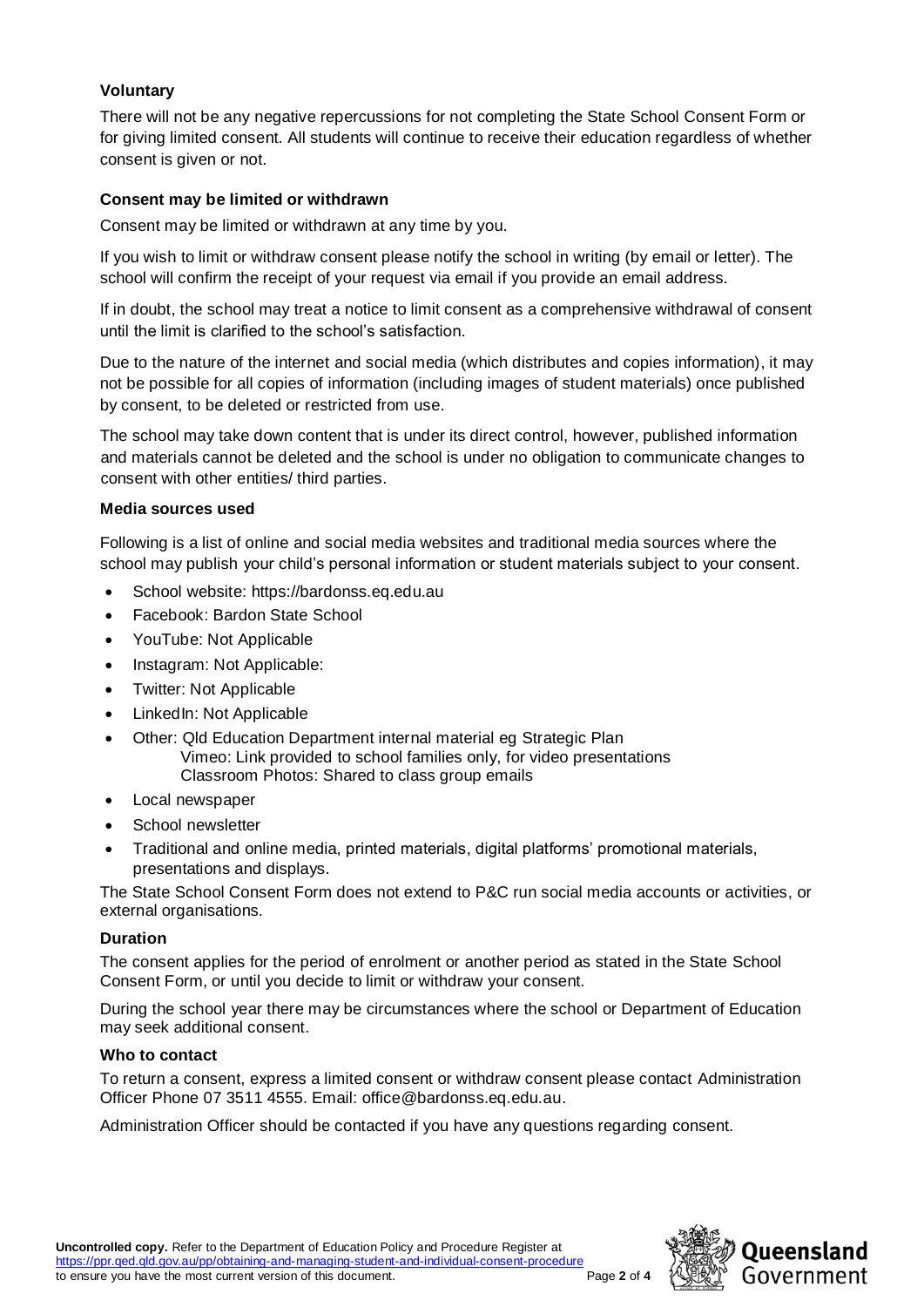

# **State School Consent Form**

# *IDENTIFY THE PERSON TO WHOM THE CONSENT RELATES*

- **Parent/carer to complete**
- **Mature/independent students may complete on their own behalf** (if under 18 a witness is required).
- (a) Full name of individual: .........................................................................................................................
- (b) Date of birth: .......................................................
- (c) Name of school: …………………………………………………………………..
- (d) Name to be used in association with the person's personal information and materials\* (please select):

Full Name First Name No Name Other Name ...........................................................

*\* Please note, if no selection is made, only the Individual's first name will be used by the school. However, the school may choose not to use a student's name at its discretion.*

*\*\* For school photos Full Name will be used unless a limitation is given in Section 5 below.*

## *PERSONAL INFORMATION AND MATERIALS COVERED BY THIS CONSENT FORM*

- (a) **Personal information** that may identify the person in section 1:
	- ▶ Name (as indicated in section 1) ▶ Image/photograph ▶ School name
	- ▶ Recording (voices and/or video) ▶ Year level
- (b) **Materials** created by the person in section 1:
	- ▶ Sound recording ▶ Artistic work ▶ Written work ▶ Video or image
	- ▶ Software ▶ Music score ▶ Dramatic work

# *APPROVED PURPOSE*

If consent is given in section 6 of the form:

- The personal information and materials (as detailed in section 2) may be recorded, used and/or disclosed (published) by the school, the Department of Education (DoE) and the Queensland Government for the following purposes:
	- Any activities engaged in during the ordinary course of the provision of education (including assessment), or other purposes associated with the operation and management of the school or DoE including to publicly celebrate success, advertising, public relations, marketing, promotional materials, presentations, competitions and displays.
	- Promoting the success of the person in section 1, including their academic, sporting or cultural achievements.
	- Any other activities identified in section 4(b) below.
- The personal information and materials (as detailed in section 2) may be disclosed (published) for the above purposes in the following:
	- the school's newsletter and/or website;
	- social media accounts, other internet sites, traditional media and other sources identified in the 'Media Sources' section of the explanatory letter (attached);
	- vear books/annuals and school photographs;
	- promotional/advertising materials; and
	- presentations and displays.

## *TIMEFRAME FOR CONSENT*

#### **School representative to complete.**

- (a) Timeframe of consent: duration of enrolment.
- (b) Further identified activities not listed in the form and letter for the above timeframe: Mrs Jill Rutland Principal Bardon state School



## *LIMITATION OF CONSENT*

The Individual and/or parent wishes to limit consent in the following way:

**Uncontrolled copy.** Refer to the Department of Education Policy and Procedure Register at <https://ppr.qed.qld.gov.au/pp/obtaining-and-managing-student-and-individual-consent-procedure> to ensure you have the most current version of this document. Page **3** of **4**